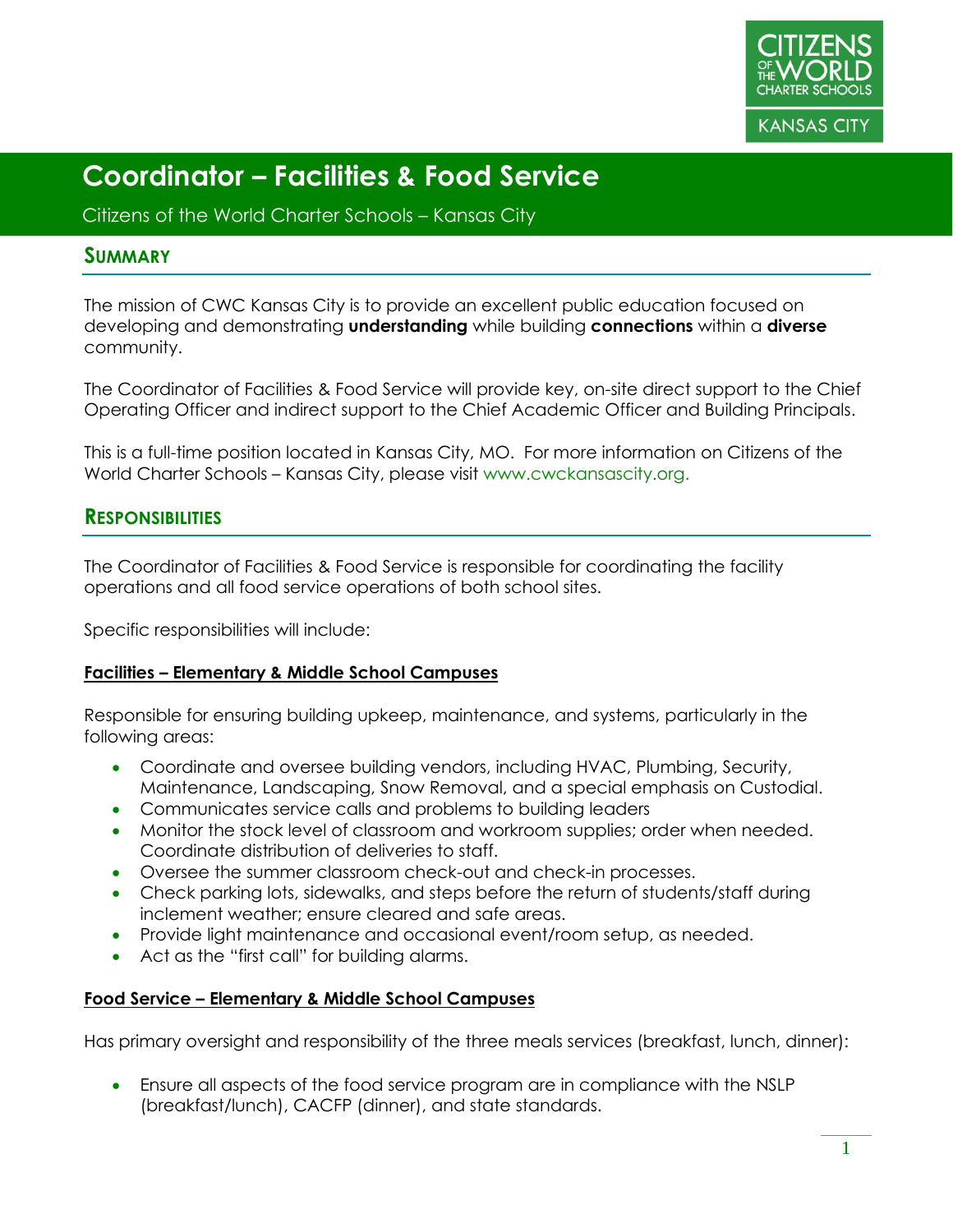

### Citizens of the World Charter Schools – Kansas City

- Coordinate and respond to all food-related audit requests.
- Serve as the primary point-of-contact with the school's food vendor as well as the state regulatory agency.
- Coordinate menu planning (including parent involvement and feedback) and the development of the school's "Local Wellness Plan" and "Food Safety Plan."
- Oversee the daily tracking, reporting, and billing systems of the food service program.
- Support the School Office Managers with the maintenance and communication of the "Free & Reduced Lunch" program, as needed.
- Oversee the daily scanning/counting of breakfast/lunch/dinner meals.

### **Operations Support – Elementary & Middle School Campuses**

- Serve as the primary backup for Front Desk coverage in either Office Manager's absence; coordinate and schedule any additional backup personnel.
- Support arrival, dismissal, and emergency drills as needed.
- Responsible for the tracking and distribution of our monthly accounts receivable from families (primarily meals and after-school care/clubs).
- Take part in our financial processes, in compliance with our policies, to make regular cash/check bank deposits and record them appropriately.
- Recording and tracking all incoming credit card payments.

### **Other**

- Actively participating in regular professional development activities, both internal and external.
- Maintaining frequent, sensitive, and effective communication with students, students' families, colleagues, and other school stakeholders.
- Performing other reasonable and necessary duties as assigned.

#### **Key Deliverables for the 2022-2023 Academic Year**

- 1. Oversee and complete the "Summer 2022 Building Reset" program; refine the process for Summer 2023.
- 2. Create and implement a standard-of-cleaning and monitoring program for our custodial vendor(s).
- 3. Update and publish "Local Wellness Plan" and "Food Safety Plan."
- 4. Cross-tie and label all outlets, room lights, and breaker boxes.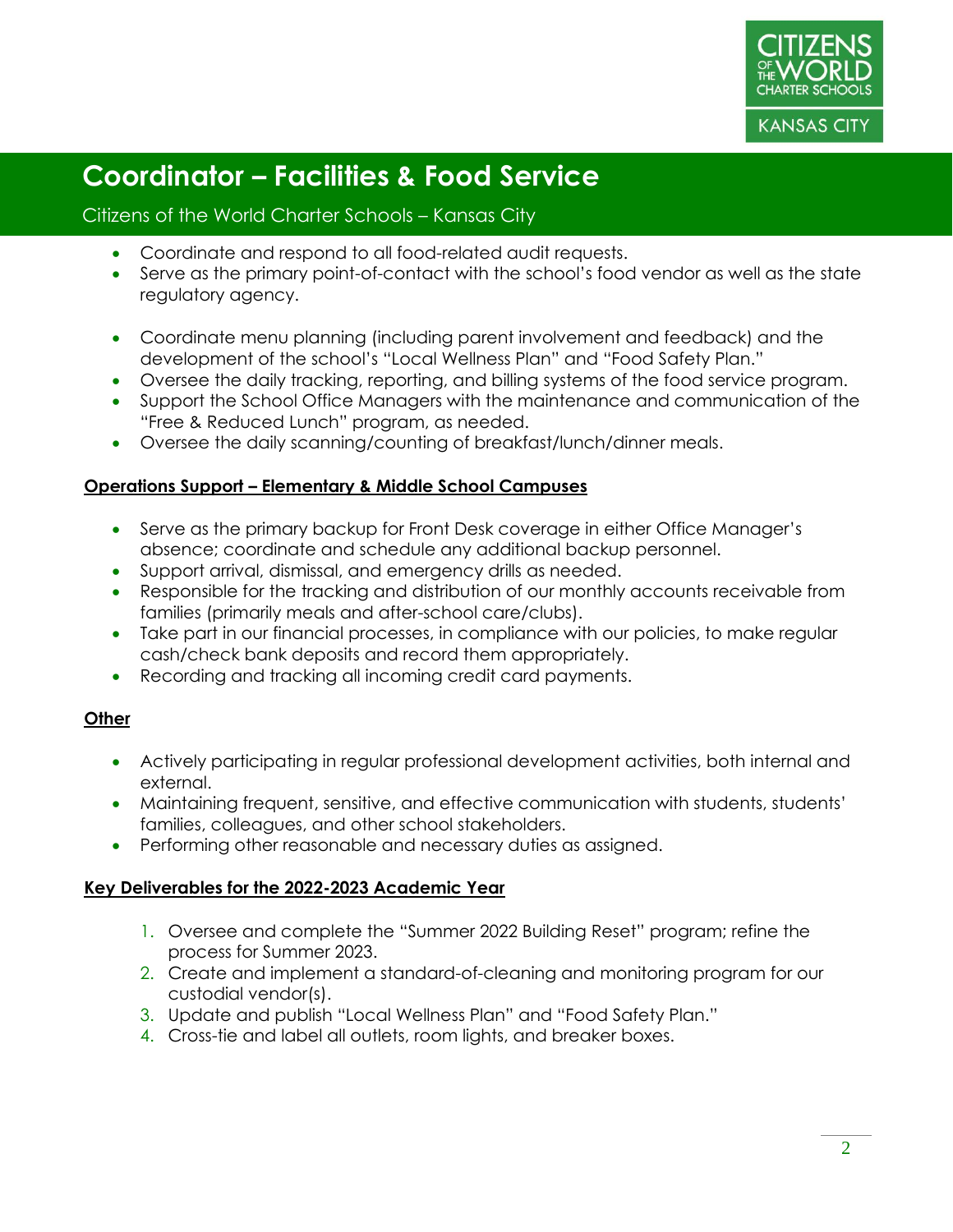

Citizens of the World Charter Schools – Kansas City

### **QUALIFICATIONS & TRAITS**

The ideal Coordinator of Facilities & Food Service will:

- Have an Associate's Degree (Bachelor's preferred)
- Be passionate about CWC Kansas City's mission and impact on our students and community.
- Demonstrate strong project management skills.
- Be comfortable managing projects at a desk, completing data entry, interacting with students in the hallway, and rolling up sleeves to prepare for a small event – all in a day's work.
- Have extreme attention to detail and a high-level of organization, efficiency, and follow-through.
- Experience working with diverse populations
- Excellent communication/interpersonal skills as well as a desire to collaborate with various stakeholders to help develop a strong school community
- Possess maturity, humility, strong work ethic, sense of humor, and a can-do attitude
- Fluency in Spanish is preferred.

### **COMPENSATION & BENEFITS**

CWC Kansas City offers competitive salaries commensurate with experience and a comprehensive benefits package. CWC Kansas City is an Equal Opportunity Employer. As an organization that values diversity and aims to serve a diverse group of students, we work to reflect this diversity in our staff as well.

# **CONTACT**

Please apply online through the TalentEd Application Portal on our website at www.cwckansascity.org/employment. No phone calls, please.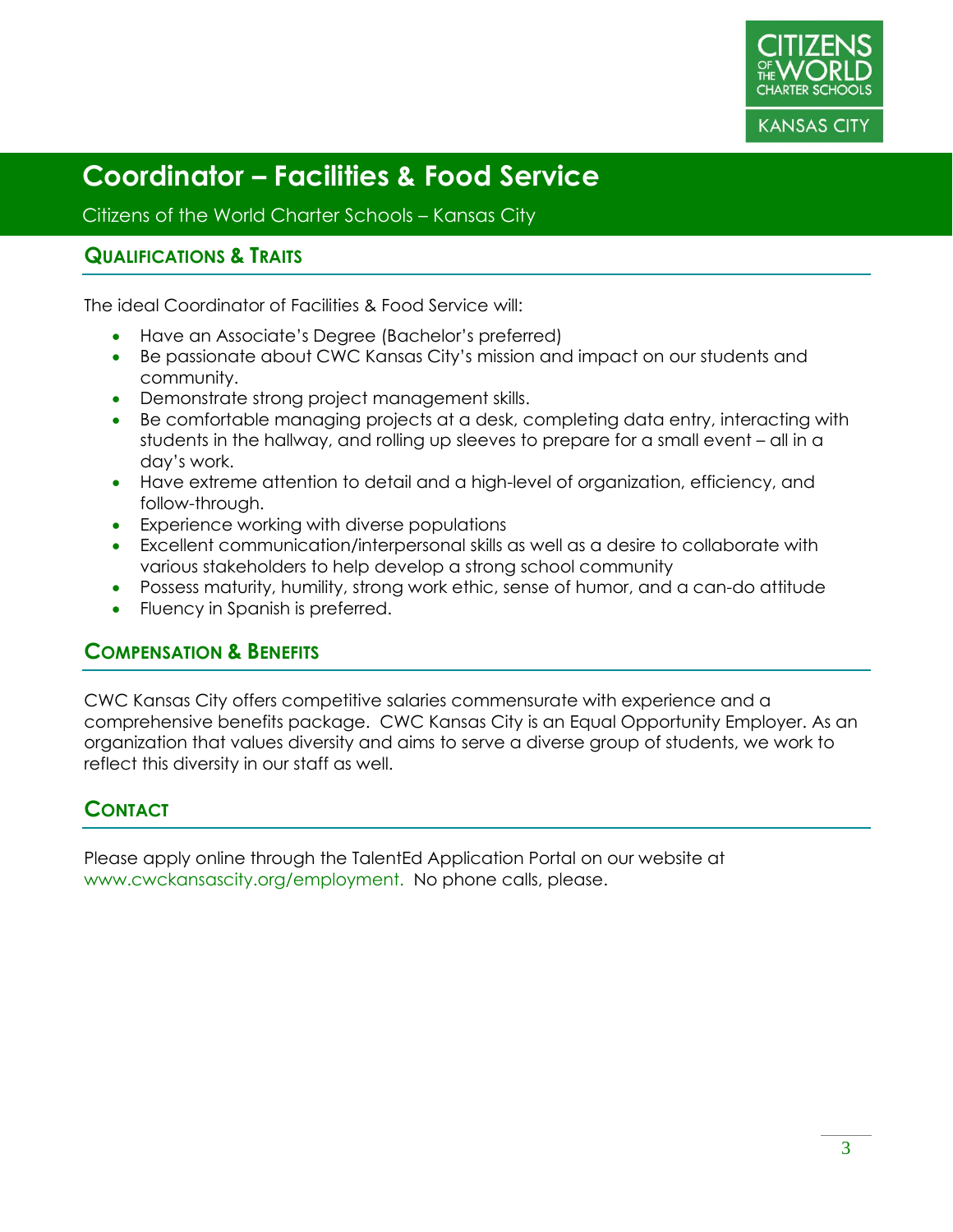

Citizens of the World Charter Schools – Kansas City

# **EMPLOYEE VALUE PROPOSITION**

| <b>Who We Are</b>                                                                                                                                                                                                                                                                                                                                 | <b>Who You Are</b>                                                                                                                                                                                                                                                                                                                                                   |
|---------------------------------------------------------------------------------------------------------------------------------------------------------------------------------------------------------------------------------------------------------------------------------------------------------------------------------------------------|----------------------------------------------------------------------------------------------------------------------------------------------------------------------------------------------------------------------------------------------------------------------------------------------------------------------------------------------------------------------|
| We are an intentionally diverse and<br>welcoming community.<br>CWCKC was founded on a belief that we<br>live in a richly diverse world and that<br>diversity makes our experience better.                                                                                                                                                         | You value <b>diversity</b> in all its<br>dimensions and are excited to be<br>part of a school community where<br>that diversity is <b>authentically</b><br>encouraged and celebrated.<br>You understand that identity is an<br>important part of who we are - for<br>both adults and students.                                                                       |
| We believe education is about more than<br>test scores.<br>Student learning matters and goes<br>beyond just academics. Our teachers<br>focus on the whole child by building our<br>students' socio-emotional skills and<br>helping them develop a deeper<br>understanding of themselves.                                                          | You know that academic learning<br>$\bullet$<br>is important and have experience<br>helping students develop their<br>social-emotional skills.<br>You understand how to <b>balance</b><br>$\bullet$<br>academic rigor with the<br>development of the whole child.                                                                                                    |
| Our teaching approach centers students'<br>interests and needs within projects and<br>real-world experiences.<br>We strive to provide learning experiences<br>that are meaningful and make a<br>difference in our school and community.<br>Our teachers engage students in projects<br>based on their interests and individual<br>learning needs. | You are excited about designing<br>$\bullet$<br>project-based learning<br>experiences for students grounded<br>in their interests, experiences, and<br>identity.<br>You value students constructing<br>their own learning to develop a<br>deeper understanding of the world<br>around them.<br>You <b>embrace</b> creativity and risk-<br>taking in lesson planning. |